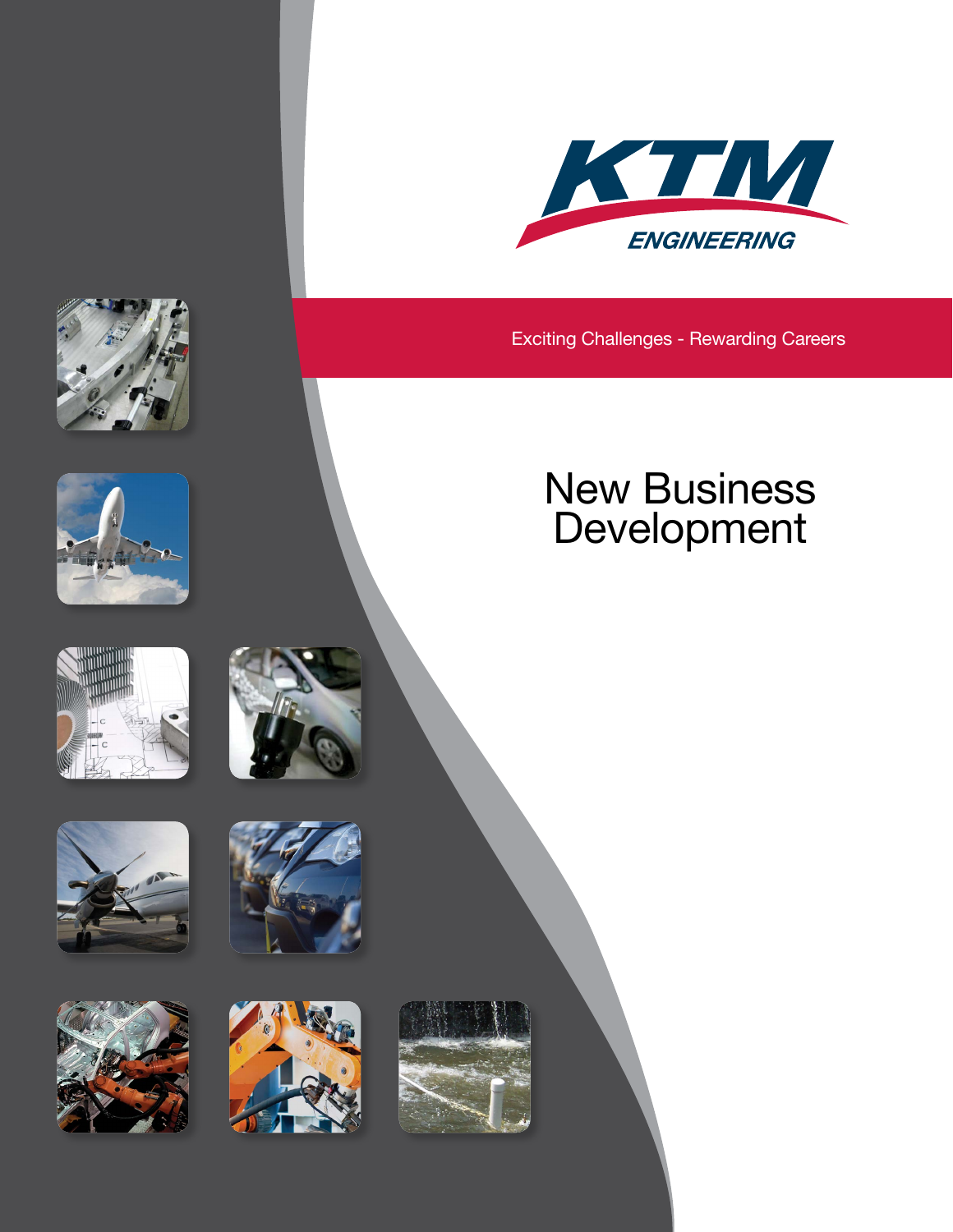#### Dear Prospective Employee,

Thank you for your interest in joining KTM Solutions. Here at KTM, we stand out among engineering companies as something new, fresh, and innovative. In a similar way, we seek to provide an experience for our employees that breaks the typical industry mold.

Throughout my career as a mechanical engineer, I've greatly enjoyed a number of the assignments I've worked on. One of my most fulfilling assignments was the BRAVE 3000 program at the Boeing Military Airplane Company in Wichita, Kansas. Working on this project meant creativity, experimentation,

and innovation. I was fortunate enough to work with a team of engineers who were considered the best in their class. We worked together, contributing to something bigger than our individual work. Our group had unparalleled support and encouragement from the top of the organization. It was exciting to work with a team and know that we were truly accomplishing something.

It is my sincerest desire that each employee at KTM will encounter the same excitement, teamwork, and appreciation that I've had the privilege of experiencing. At KTM, you will find the satisfaction of working with a team of dedicated individuals who are respected and appreciated for the value they bring both to our company and to our clients. KTM Solutions is a place where each employee embarks on exciting challenges, experiences accomplishment through teamwork, and knows the satisfaction of succeeding together.

Best wishes in your job search and I hope that you might find a home at KTM.

Paul V. Kumler *President, KTM Solutions, Inc.*

### New Business Development at KTM Solutions

### Creative Freedom

There is no substitute for passion and creativity. At KTM Solutions, we strive to foster these traits by allowing our employees a great deal of creative freedom. We believe that creative freedom allows employees to push the so-called limits and develop the finest and most inventive concepts they are capable of. At KTM, you have the freedom to dream big and truly be an innovator.

### An Environment of Respect and Trust

At KTM, we understand true professionalism to mean mutual respect, responsibility and trust in the workplace. These traits are foundational to our work environment.

### **Flexibility**

Everyone works differently. At KTM, we understand that people have different ways of fostering productivity. Because of this, we try to be flexible by letting our employees choose their hours and create for themselves a work environment that is conducive to creativity and productivity.

#### Diverse Challenges

KTM's unique position in the engineering world means that our employees have the opportunity to work on a wide variety of projects. Our clients range from Fortune 500 companies to small family businesses. Working at KTM means embracing the diverse challenges

associated with such a wide range of clientele. Working at KTM gives you the opportunity to conquer diverse challenges and develop new skills every day. You never know what you might encounter.

## Doing What You Love

As a company created by an engineer for engineers, we understand that experimentation, creativity, and artistry lie at the heart of a truly satisfying work experience. True passion and imagination should not be hindered by hoops, ladders, and whistles that must be jumped through, climbed, and yielded to. At KTM, we enable you to spend your time doing what you truly enjoy: imagining, discovering, and creating.

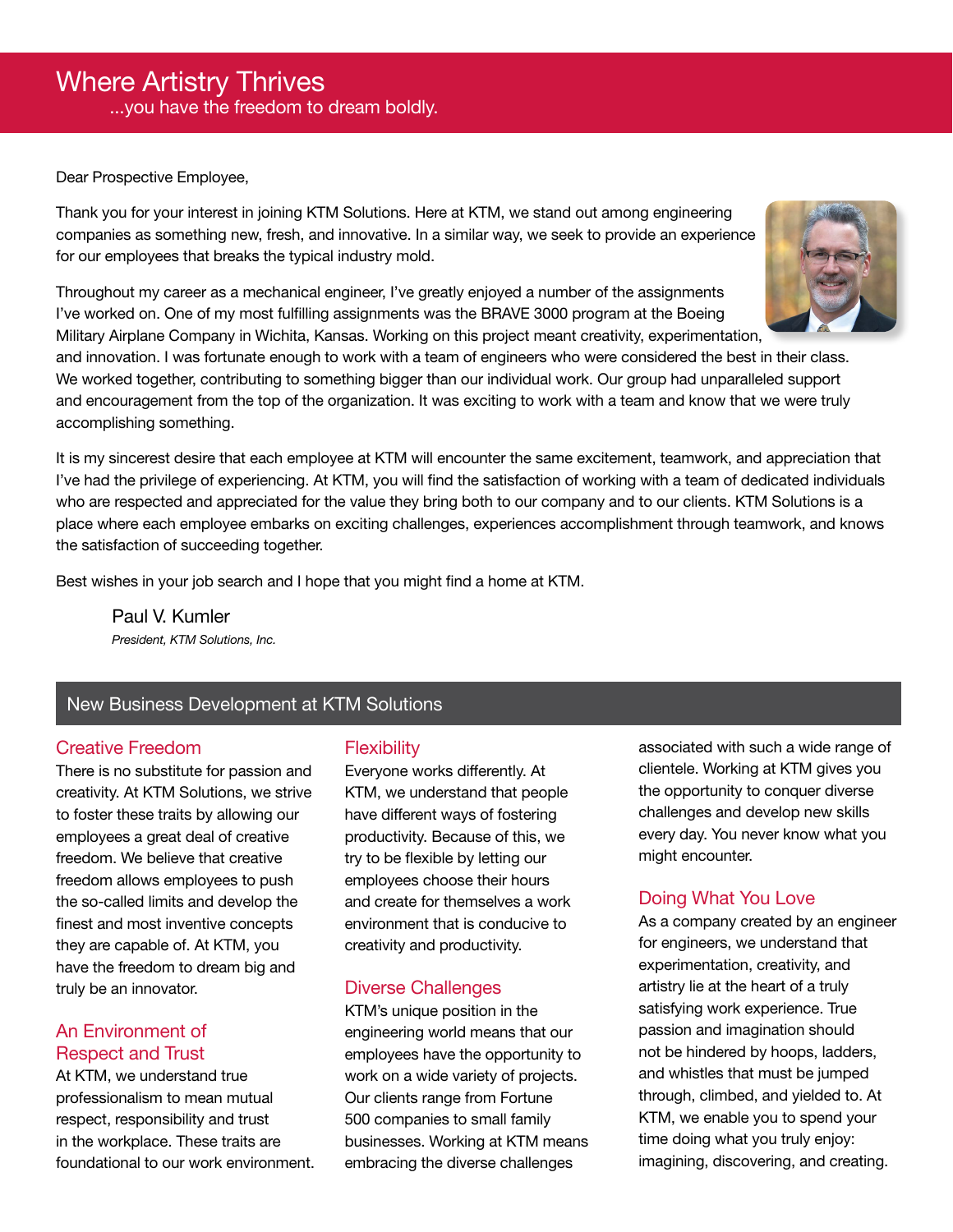# **Careers**

#### **Marketing**

Creative individuals who work to establish, manage, and execute marketing plans. The marketing team works to develop new advertising campaigns and strategies. Through research and creativity, KTM's marketing professionals discover new ways to reach current markets as well as ways to connect with untapped markets.

- Four-year business, marketing, or engineering degree preferred.
- Marketing experience with a services company preferred.

#### Sales

Professionals who work most directly with customers to maintain good relationships and insure customer satisfaction. Sales professionals oversee transactions between KTM and clients and work to develop sales models that benefit both us and our clients. Sales professionals work with projects from conception to completion. These individuals are the face of KTM.

- Business, marketing, engineering, or PR degree preferred.
- Sales experience, particularly in engineering services, preferred.

#### Proposals

These individuals work closely with the sales staff and are responsible for developing quotes and business proposals.

- Business or engineering degree preferred.
- Sales and negotiations experience preferred.
- Government proposal experience a plus.

#### Managerial Positions in New Business

Excellent leaders with the ability to identify and develop new and emerging markets. These individuals focus on the development of marketing strategies, seeking to discover new customers, increase revenues, and raise margins. Sales and marketing managers are great negotiators and even better communicators.

- Four-year degree required.
- Marketing and sales experience required.
- Previous managerial experience preferred.
- Advanced business degree a plus.
- Knowledge and familiarity with aerospace, automotive, and manufacturing industries a plus.

\*For all senior level positions, experience in aircraft and automotive is required. \*Full-time and part-time positions available.

# Compensation & Benefits

At KTM Solutions, we offer our employees competitive base salaries as well as bonus opportunities. In addition to basic compensation, we offer our full-time employees an excellent benefits package. This package includes:

- Quarterly and Yearly Bonus Opportunities
- Medical Insurance
- Life and Disability Insurance
- Ten Paid Holidays Per Year
- Flexible Scheduling
- Paid Time Off
- Company Sponsored IRA
- Continuing Training and Education

# Greenville, SC

KTM Solutions' home offices are located in the beautiful city of Greenville, South Carolina. For a number of years, Greenville has been featured in *RelocateAmerica's* "Top 100 Places to Live in America." The area's temperate climate, active arts scene, affordable housing, and wide selection of shopping and restaurants make it an ideal place to live. Greenville County schools have received excellent ratings, including multiple schools featured in *Newsweek's* Best High Schools in recent years. Likewise, the Greenville County Hospital system has been ranked in the nation's top 50 hospital systems by U.S. News for two years running. As the home of Clemson University's International Center of Automotive Research, Greenville is an especially active center for engineering and technical innovation.

# Think you've got what it takes?

KTM Solutions seeks highly-motivated team players with a passion for design and innovation. We look for communication skills, dependability, creativity, professionalism, and the desire to learn from and teach others. Does this describe you? If so, you might have what it takes to join KTM and become the professional you've always wanted to be.

# Apply Today

To apply for a position at KTM Solutions:

- 1. Download and submit your application at [www.ktmsolutions.com/careers](https://www.ktmsolutions.com/careers).
- 2. Email your completed application, resume, salary requirements, and date of availability to careers@ktmsolutions.com.